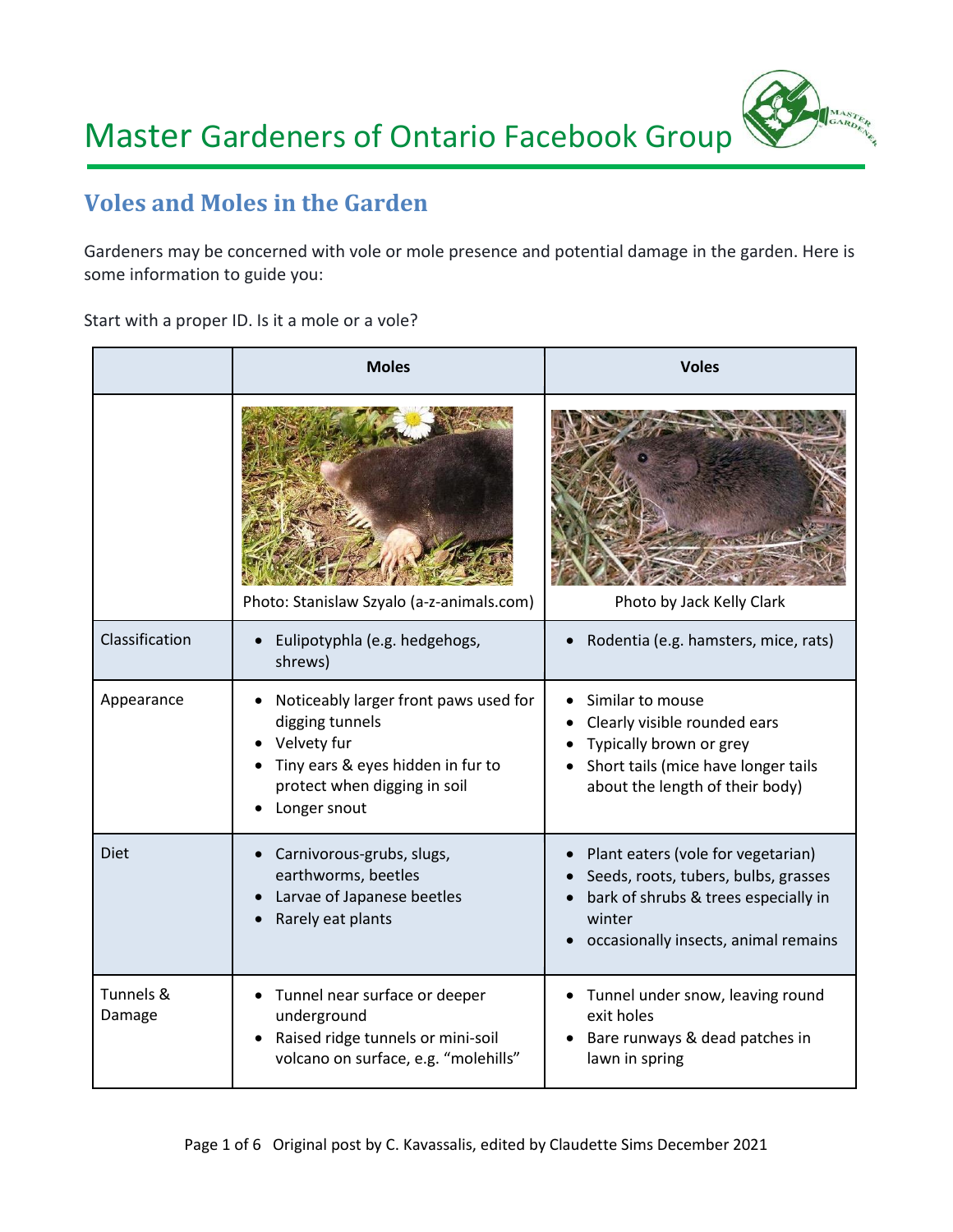| <b>Benefits</b>           | • Fertilize & aerate soil & subsoil,<br>reducing compaction<br>Pest control services, e.g. eating<br>$\bullet$<br>grubs, slugs, earthworms                                                                                        | Fertilize & aerate soil and reduce<br>compaction<br>Food for predators such as owls,<br>$\bullet$<br>hawks, foxes, coyotes, snakes,<br>weasels, martens                                   |
|---------------------------|-----------------------------------------------------------------------------------------------------------------------------------------------------------------------------------------------------------------------------------|-------------------------------------------------------------------------------------------------------------------------------------------------------------------------------------------|
| Biology &<br>Reproduction | Low reproduction rate<br>٠<br>Solitary animal<br>$\bullet$<br>Life span of 3-5 years<br>Do not hibernate<br>Rarely come to the surface<br>Prefer moist soil; move to irrigated<br>soil during dry periods<br>Active day and night | High reproduction rate<br>Several voles may live in same<br>$\bullet$<br>burrow<br>Short life spans (2 - 16 months)<br>$\bullet$<br>Do not hibernate<br>Active day and night<br>$\bullet$ |

Is it endangered or a species at risk?

- Woodland voles are a **protected** species. In Ontario, woodland voles are recorded in only 30 locations, in Kent, Lambton, Elgin, Halton, Haldimand, Norfolk and Hamilton-Wentworth counties. [https://www.ontario.ca/page/woodland-vole](https://l.facebook.com/l.php?u=https%3A%2F%2Fwww.ontario.ca%2Fpage%2Fwoodland-vole%3Ffbclid%3DIwAR3unDg9r88LeMCpH9Qie-PLIr1y5oCNaorx6s27Vn46NDqFAo7iyskbxoY&h=AT0jBpaN0AplYDAKKuBIGUnHMOVvbxxrP85YIAXbDbLc70wVWAndUXC_U3LYtl5oYsRbI6_6edv8GQmEnUCvHwmgIVvS18ciHrgsrnD1JAlv8aDWZyVGry3XjnD48rp7wg&__tn__=R%5d-R&c%5b0%5d=AT2s02AToBN1xhrHoQOvlulbXmZCyg-wRAhZSUPDw7SXazHWe6LGSdhPkco3GrpM83ZBcttv_0L6chZpz9RCwu2dTrowYPVAw4FMvNdihXK-NvDy-9dKoiDRfP9Kd1J2nhP1xo9DNoCvRwF2lUUW8iIn2yJ9mHdHizJnJH7eHxR2S3bXxjWh5n9f2mbjIFvy2OVYgKCr3X9V)
- The Eastern Mole is also a species of special concern.

Can I live with the damage?

- Voles and moles may cause some cosmetic damage (tunnels & bare patches) to lawn turf. Turf can be easily repaired in spring when you overseed and top dress your lawn.
- Moles can be beneficial. As they tunnel for food, they fertilize the soil and aerate it, reducing compaction.
- Moles offer valuable pest control services in your garden by eating grubs, slugs, and a variety of insects and earthworms. Note: Contrary to popular belief, all earthworms are invasive in Ontario and can damage soils.
- Mole damage to tubers and the roots of trees or shrubs is most likely incidental and the work of other small herbivores using the tunnel.
- Voles can also be beneficial. They aerate soil and lessen compaction. They are food for owls, hawks, foxes, coyotes, snakes, weasels, martens, etc.
- When vole populations are high they can cause significant damage to trees and shrubs.
- Populations of moles and voles fluctuate. Their activity peaks in spring and again in fall. Knowing that activity will decline may make it easier to tolerate damage.
- It is impossible to remove all voles or moles from your garden. Even if you are successful in driving moles or voles away, new individuals will move into the vacant territory.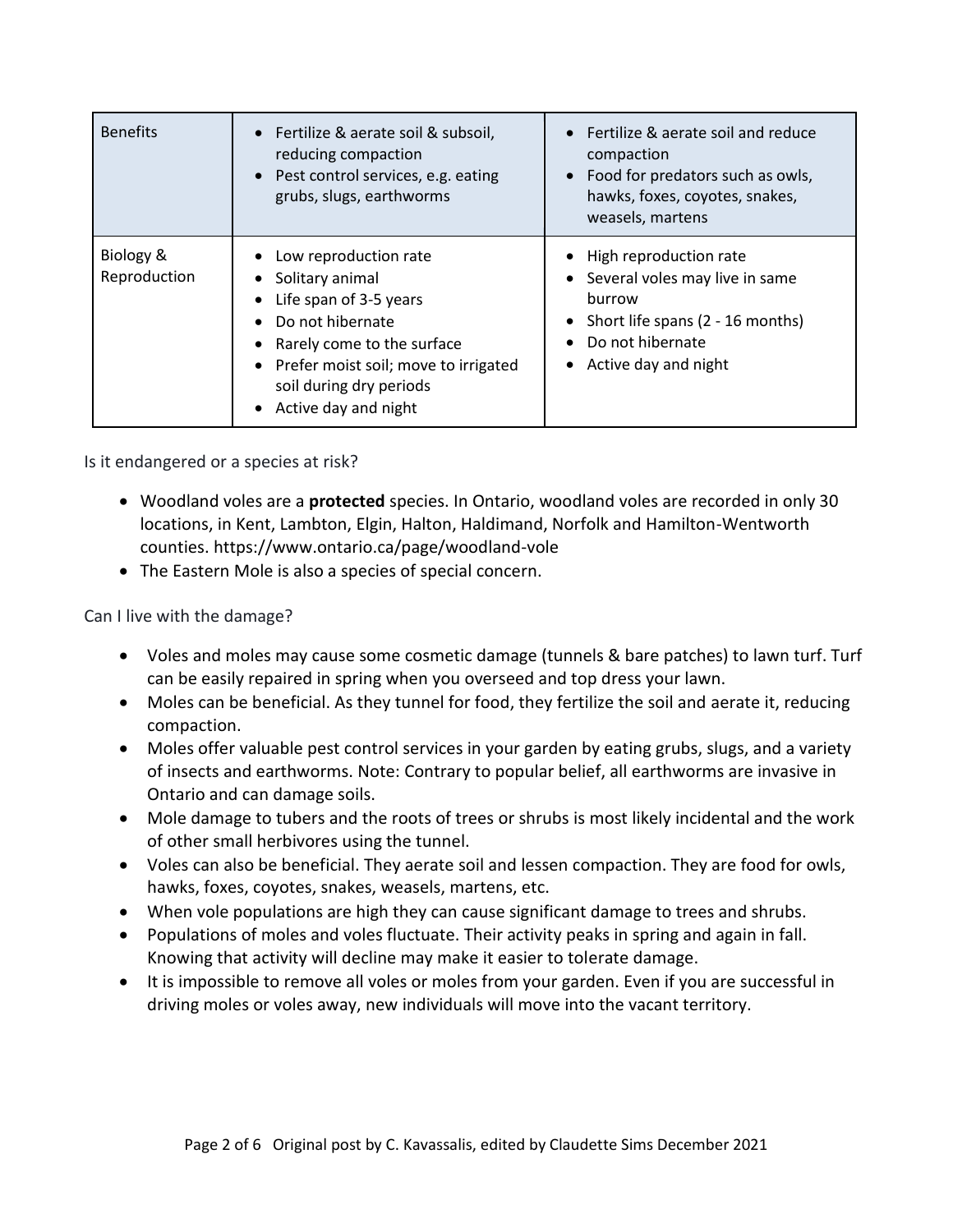• **Part of the joy of gardening is having the privilege to watch the many living creatures that** 



**share our outdoor spaces.**

#### **Controls - Integrated Pest Management** (**IPM)**

**Integrated Pest Management** (**IPM**) is an effective and environmentally sensitive approach to pest management that relies on a combination of approaches and practices. No single management method works all the time so methods should be combined to enhance the general effectiveness. Begin by assessing the risk posed by the pest and determining what, if any, action(s) is required. Use the best combination of these basic treatments:

- Cultural Practices
- Physical & Mechanical
- Biological
- Behavioral
- Chemical (repellents & poisons)

#### **Cultural Practices**

- **Reduce attractants** by cleaning up all possible food sources. Avoid using bird feeders and clean up any vegetables left in the garden at season's end.
- Choose deep-rooted perennials and grasses. These can withstand vole feeding better than plants with roots at tunnel level.
- Reduce vole habitat Remove weeds, heavy mulch and dense vegetative cover which function as food and protection from predators.
- Moles may be attracted by grubs in lawns. Reduce grub numbers by adapting healthy lawn care practices, e.g. interplanting with a variety of grasses and groundcovers, watering deeply but less frequently, reducing lawn area.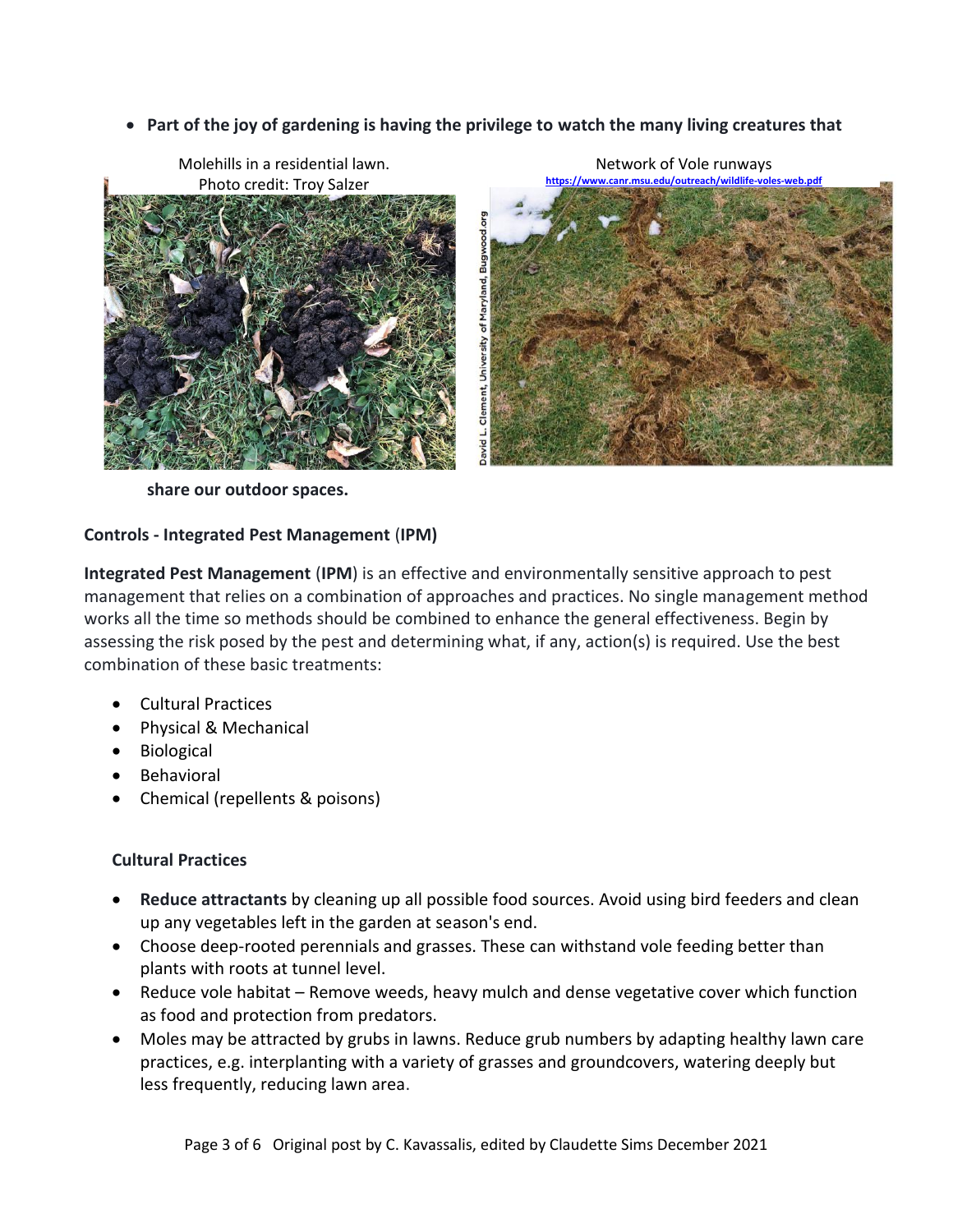- **Mulch** strawberries or other perennials **after the soil freezes**. Mulching before the soil freezes provides an ideal location for rodents to gain access to roots in unfrozen soil.
- **Pull mulch** away from trees & ornamentals to deter voles from chewing.
- Reduce or eliminate the use of mulch in your garden when vole populations are high.
- **Welcome natural predators** -Hawks, owls, coyotes, foxes and snakes can help keep vole & other rodent populations down. Add various dense shrubs and rocks to create a layered garden with habitat and shelter for predators.

## **Physical & Mechanical**

- **Store seeds** (i.e. grass seed) and bird feed **in metal or glass** rodent-proof containers.
- Ensure composters are inaccessible to rodents or limit compost to garden plant materials that may be less attractive, e.g. dry leaves, grass clippings.
- **Coarse soil amendments** are an effective and easy means of protection. They deter voles from digging and pushing their noses into the soil. Gravel, cinder rock or pea gravel can be laid out around the base of fruit trees before winter or in problem garden areas. The barrier should be 20 cm (6 to 8 inches) deep and 30 cm (12 inches) or more wide. Expanded shale products (e.g. [PermaTill,](https://staliteenvironmental.com/vole-control-1) Earthmix, etc.) are commercially sold as vole barriers to protect plant roots.
- **Tree guards**: Commercial plastic tree guards, chicken wire, [hardware cloth](https://www.amazon.com/Hardware-Galvanized-Rolled-Large-Sized-Insects/dp/B07T82KFHM) or small wire mesh (1/4 inch or smaller) wrapped around the base of trees and extending below the soil will help prevent tree girdling. Mesh needs to be 12 inches above ground and extend 6-10 inches into the soil. Talk to your local tree specialist for how to use these materials properly.
- "S**nap" mouse traps Make sure you have determined that your vole or mole is not a species at risk before using traps.** Be aware that non-target animals may be trapped and killed. Look for vole burrows and runways in grass or mulch in or near the garden. Place the traps at right angles to the runways with the trigger end in the runway. Cover the trap with an inverted cardboard box or pan, allowing enough room for the trap to function. Set a large number of snap-traps (12 for a small garden) out at once for a one- or two-night period without bait to get them used to the traps. Traps can then be baited with a tiny dab of peanut butter or bacon for two or three nights. Bait may not be necessary as the voles will set the traps off when they pass through the runway. Check traps daily and carefully dispose of any rodents using gloves or a plastic bag over your hand. Always exercise extreme caution when handling a trap and keep them out of the reach of children and pets.
- [Vole trapping fences](https://orgprints.org/id/eprint/17170/1/54_SC_B_Walther_O_Fuelling_S341bis345.pdf) may be suitable for reducing vole populations in orchards. The fences allow natural predators to more easily find them.

#### **Biological**

• Moles: Since grubs are their preferred food, reduction of the grub population often controls moles. Nematodes can be an effective control method for white grubs, provided soil can be kept moist enough. Keep in mind that nematodes will kill a number of other insects such as beneficial fireflies whose larvae eat snails and slugs.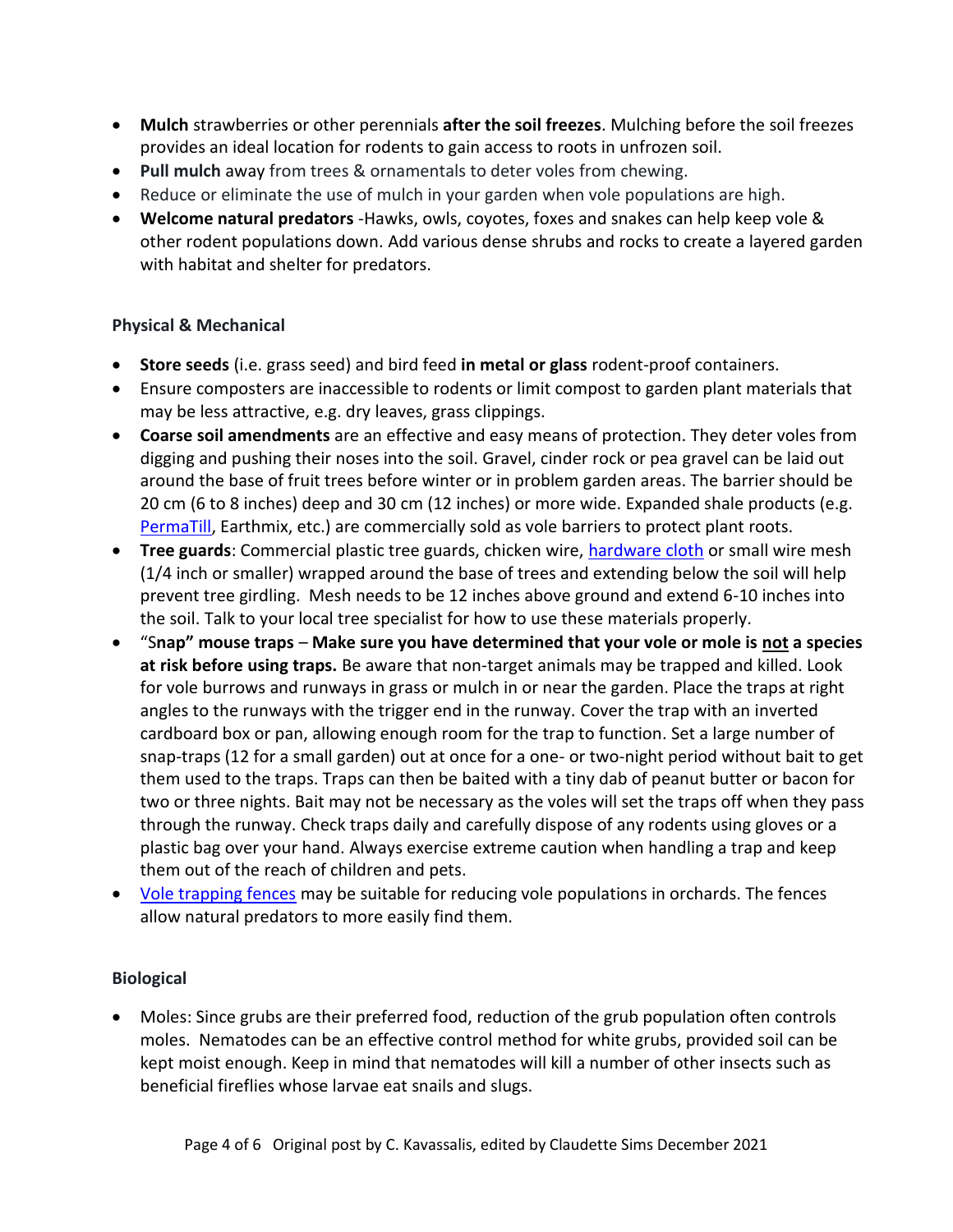• Borrowing a dog may be effective for both voles and moles.

## **Chemical (poisons & repellents)**

- Before using any product, always read the label to make sure you are choosing the right product for the right pest. Follow all label directions and warnings carefully. Always look for a [Pest Control Products \(PCP\)](https://www.canada.ca/en/health-canada/services/about-pest-control-product-registrant-inspections.html#a1) number on the label so you know the product has been approved by Health Canada.
- **Repellents:** There are two kinds of repellents, **contact** and **area**:
	- o **Area repellents** repel by smell.
	- o **Contact repellents** repel by taste. They are applied directly to plants to give them an extremely bitter and unpleasant taste. They should not be used on food, edible plants, or directly on the fruits or nuts of trees. Do not use them on sugar maple trees if the sap is being used to make syrup, since the taste of the maple syrup may be affected.
	- o **Contact repellents** sprayed on plant surfaces are to deter **voles** from chewing plants. **Moles** rarely eat plants so **area repellents** would be more effective.
- **Repellents** need to be kept fresh for maximum effectiveness. Some of the commercially available animal repellents are:
	- o Bonide Rabbit-Deer Repellent It produces a very bad taste. Can be sprayed or brushed onto plants.
	- $\circ$  Hinder Deer and Rabbit Repellent A soap-based product that repels by odour. It needs to be reapplied after heavy rain. Can be used on some food plants.
	- $\circ$  Ro-Pel TM- This has both odour and taste repellent properties. Spray it on both sides of the leaves of landscape plants.
	- o Plantskydd TM This is effective for up to six months for controlling deer, rabbits, voles and other small animals and does not need to be reapplied after watering or rain.
	- $\circ$  Bobbex TM Deer and rabbit repellent and will also deter small animals. Can be used as a bulb-dip to prevent underground damage after planting.
- **Poison**  Keep in mind that poisoned baits can kill non-target wildlife and can result in poisoned carcasses which may kill desirable predators and pets (e.g. owls, hawks, foxes/ cats & dogs).
	- o Baits are most effective when naturally occurring foods are limited.
	- o **Moles**: Beware of mole baits using seeds or grain as moles do not normally eat them. "Baits are rarely taken by moles because they prefer to feed on soil insects. Some baits containing zinc phosphide are available only to licensed pest control operators. No registered baits are available to the general public."
	- o **Voles**: Poison baits registered for the control of voles are available in home garden centres. Licensed pest control operators may have access to commercial baits containing different active ingredients.

#### **Note about the use of cayenne pepper to deter pests**

There are serious concerns about recommending the use of **cayenne pepper** to deter animals: